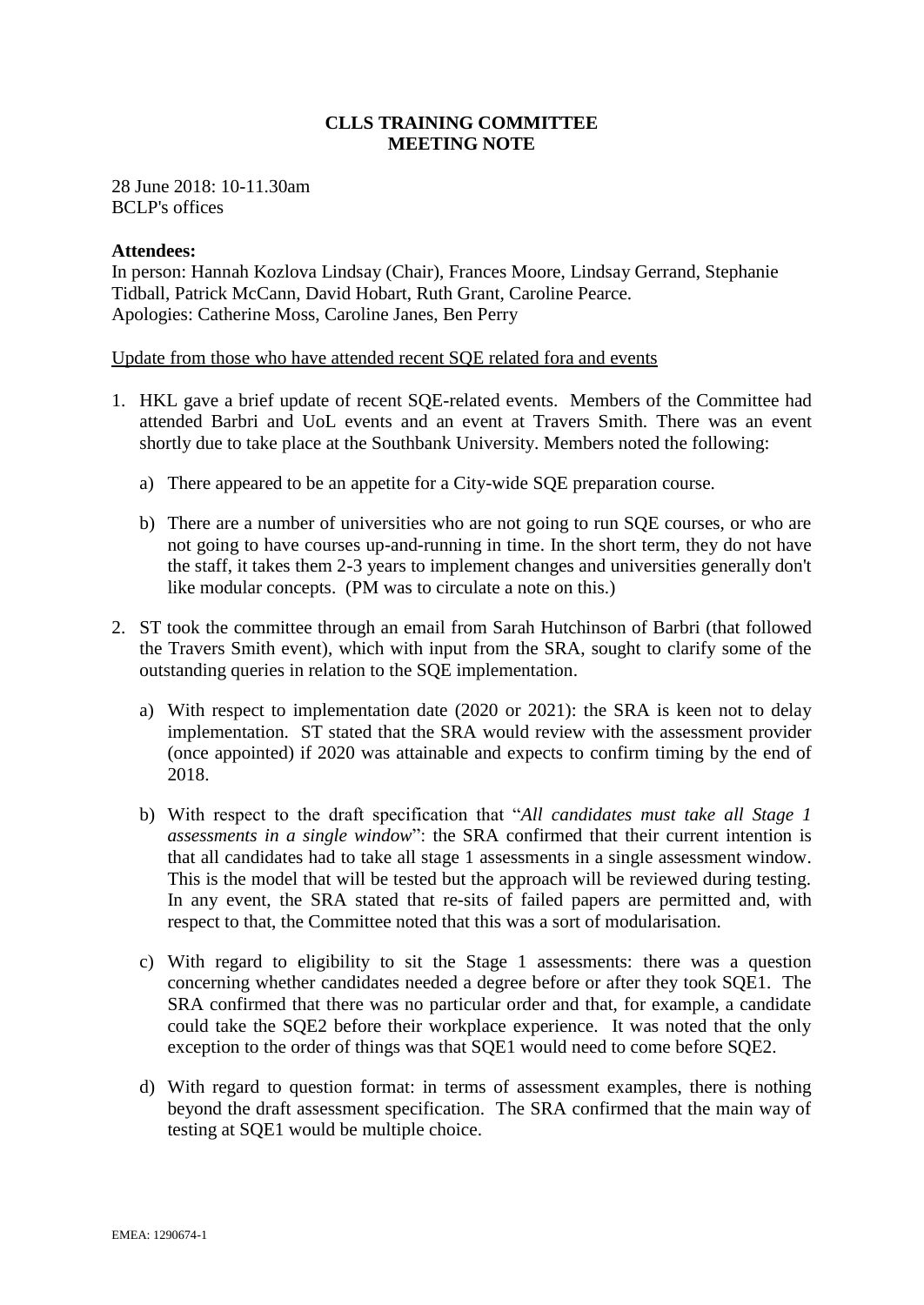- e) With regard to whether the SQE assessment will be designed to be benchmarked at level 7: the SRA said there would not be an official benchmark. It was thought that it may be difficult for universities to incorporate SQE1 into their law degrees. Universities were apparently thinking of offering summer schools at the end of their degree, potentially with a partner (e.g. UoL, Barbri and BPP). It was thought that one likely outcome would be that universities would feed crammers.
- 3. From this, the Committee noted the following:
	- a) While the committee had recently heard that the SRA would require candidates to get a year's experience before the took SQE2, it was clear that was not the case. It was noted that the first year of training contracts might need to focus on SQE2 friendly seats.
	- b) The Committee queried whether there was a choice of which of the five skills would be tested at SQE2. It was understood that candidates may know the skills in advance, but not the context (and they would be given the law around the context, given that the law would be examined on SQE1).
	- c) If there was no benchmarking at Level 7 that might cause problems for apprenticeships (as apprenticeship funding rates depend on the academic level of each apprenticeship).
	- d) With regard to when the SQE1 would be taken, the current position appeared to be that it would be taken twice a year in England and Wales (and the online part could be taken elsewhere around the world). It was noted that all law firms will be running courses with the same providers anticipating those twice a year sittings, such that - due to the large numbers of students and limited numbers of providers -- it would probably not be possible to prepare for the SQE1 in small groupings of students.
	- e) The two assessment periods for SQE2 would likely be a few weeks long.
	- f) [Since the meeting, the appointment of Kaplan as the assessment provider was announced.]

# SQE timings

- 4. On timing, initially the SRA said they would not be able to confirm timings until the end of 2018. At the Barbri event it was suggested that the SRA be written to on this point.
- 5. PM said that we should check whether, with respect to the 2020 start date, this referred to August or September.
- 6. It was queried whether, if the assessment specification would only be ready at the end of the year, that gives anyone enough time to prepare a course.
- 7. It was noted that Barbri had expressed the view that it was possible to do a four-month course prior to taking SQE1, and possibly that it would only take a year from 'point zero' to getting a qualified lawyer into the office (based on their US experience, Barbri's view is that can be done).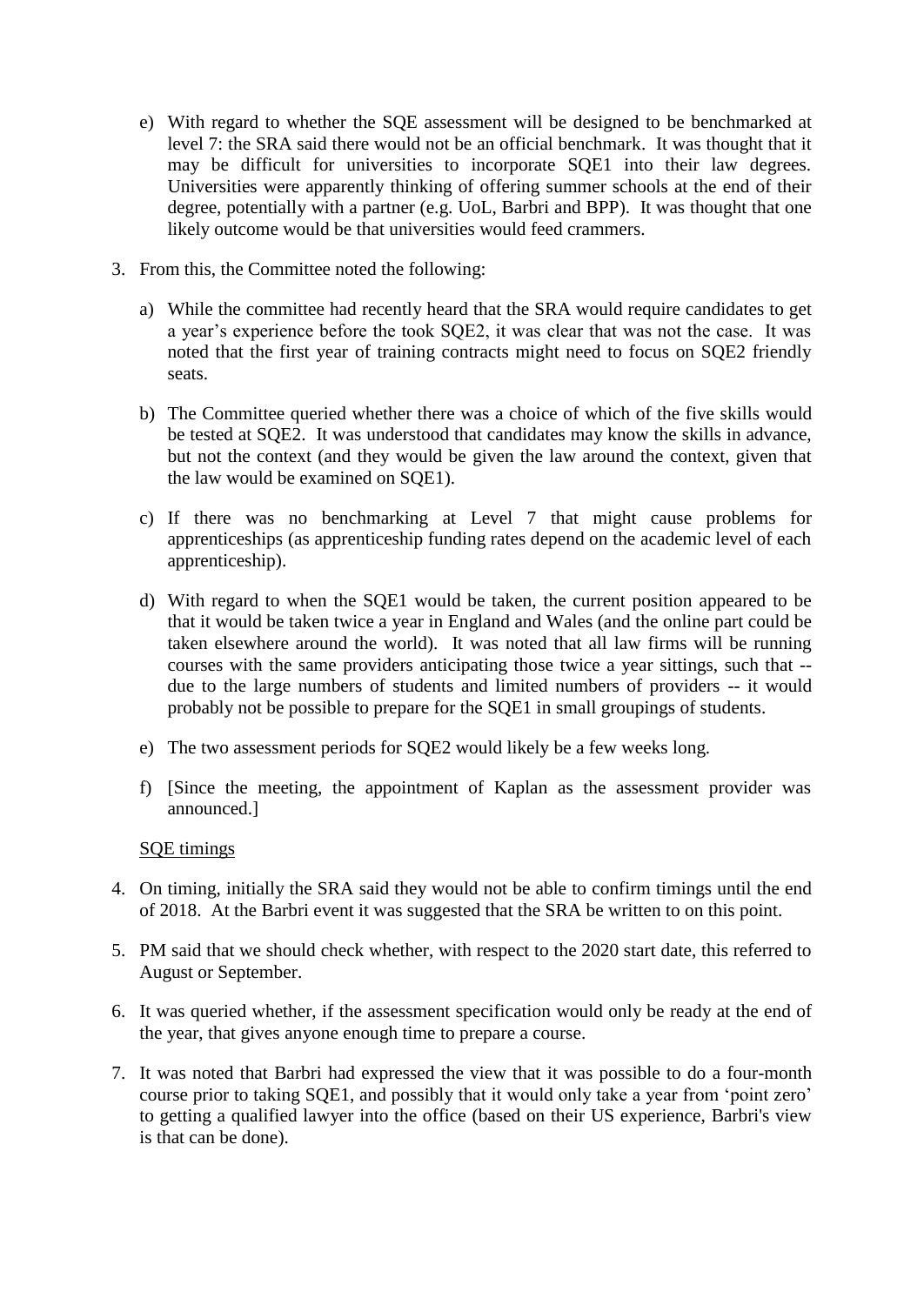- 8. There was a question of whether the Committee wanted to sign up to a proposed email/ letter to the SRA. Subsequently it was decided that a letter was not required as it is likely that GDL providers will start their courses early in 2020, so GDL students starting in the summer 2020 can follow the existing route to qualification. This will effectively provide a further year for firms and providers to prepare an SQE course.
- 9. DH raised the point that if there is no requirement of a degree-or-equivalent before taking SQE1, it implies that one can do SQE1 first. He said this raised the possibility that postevent, the SQE1 would be made degree-equivalent. That might affect the reputation of the solicitor brand.
- 10. There was therefore a query whether a degree should be a pre-requisite, as there was a suggestion that people would come to think that the SQE1 was a law degree. RG said that it probably came back to the level of the SQE1 test.
- 11. In terms of immediate points:
	- a) It was felt that firms should know that the implementation of SQE1 may mean that the requirement for a law degree would be dropped. This could devalue the brand. By comparison, while California accepts a liberal arts degree and the GDL as legal qualifications, New York doesn't.
	- b) We will want the SRA to confirm the position -- in particular when the draft assessments are ready in January.
	- c) There was a query raised at to what the agreement between the SRA and Kaplan was on the examination.
	- d) On cost, it was thought that the SQE2 would be the more expensive one.
	- e) The Committee agreed with PM that the five main concerns for law firms were the content of SQE1 and 2, how one teaches law to non-lawyers, missing electives, and ensuring that the various 'soft' skills that were taught in the current system (as part of the PSC and elsewhere) were taught in the new.

What could be done to help support member firms?

- 12. The Committee thought it might be helpful to put together a note for member firms along the lines of: this is where we are at, this is what you need to know, this is what we don't know, here are the five main points and what you have to plan for, this is what the providers are offering, and here are some of the options.
- 13. There was a question in this regard of whether it would be beneficial to have a consortium-approach among firms to provide training in the missing parts of the LPC (e.g. the electives). The responses to the note would let us know if there was an appetite for this.
- 14. There may then be (i) a meeting with the law faculties; and (ii) a larger meeting with the three main providers. With respect to the latter, it was thought that, as part of the note to member firms, we could ask the three providers what their take on the future was, and append that to the note.